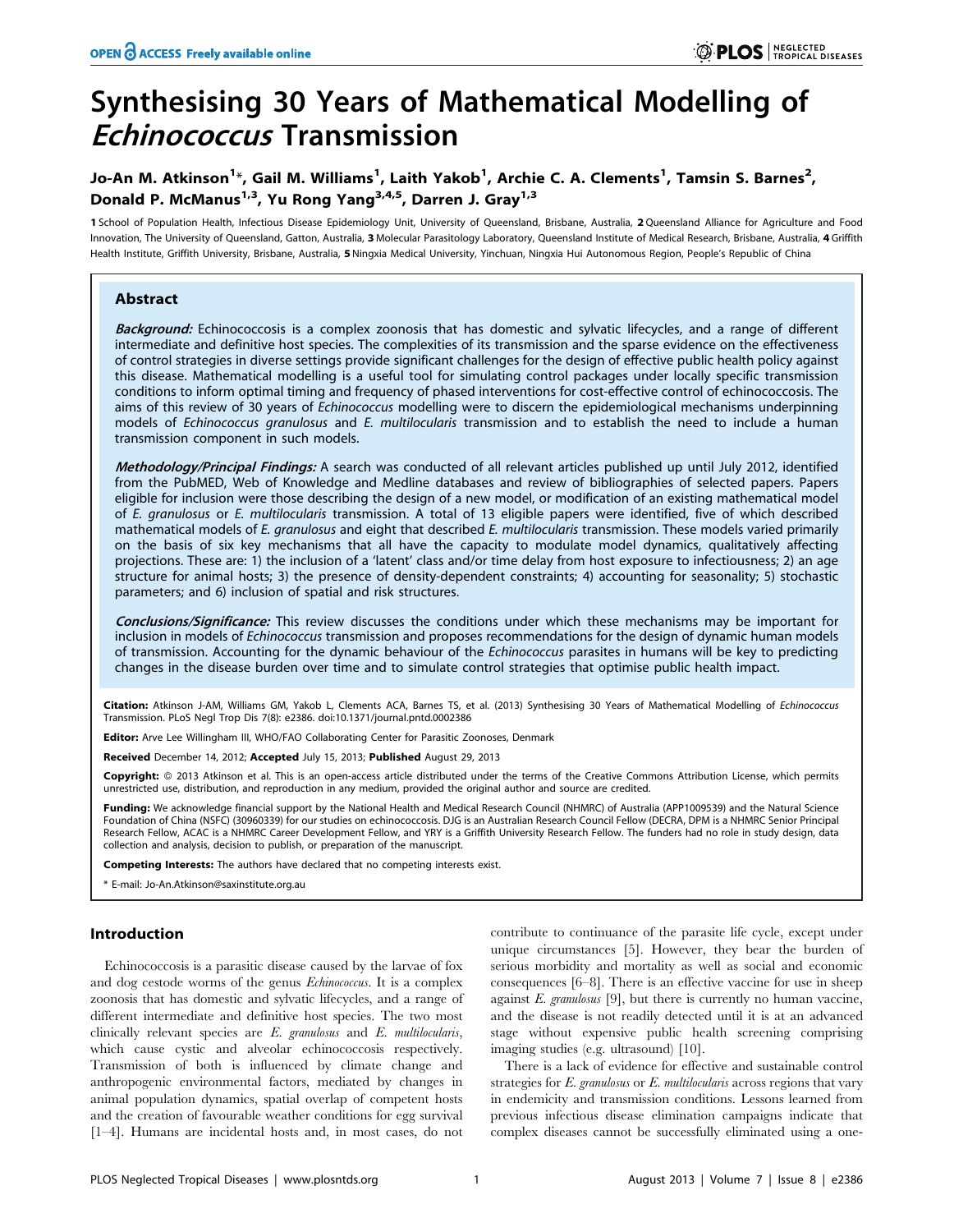#### Author Summary

Echinococcosis is a complex zoonosis for which there is sparse evidence on the effectiveness of control strategies in diverse settings. This presents significant challenges for the design of effective public health policy against this disease. Mathematical modelling is a useful tool for simulating control packages under locally specific transmission conditions to inform optimal timing and frequency of phased interventions for cost-effective control of echinococcosis. This systematic review of 30 years of Echinococcus modelling discusses the importance of six key epidemiological mechanisms underpinning models of Echinococcus granulosus and E. multilocularis transmission and establishes the need to include a human transmission component. Accounting for the dynamic behaviour of the Echinococcus parasites in humans will be key to predicting changes in the disease burden over time and to simulate control strategies that optimise public health impact.

size-fits-all approach, but rather, that control strategies should be tailored to local contexts [11,12]. The complexities of echinococcosis, the diverse environmental conditions that support its transmission, and the sparse evidence on the effectiveness of control strategies in diverse settings, provide significant challenges for policy makers attempting to make informed control decisions.

Such issues have given rise to the popularity of mathematical modelling to simulate control packages under locally specific transmission conditions. Importantly, modelling negates the expense of trialling scenarios in the field and provides evidence for optimal timing and frequency of phased control interventions. Model output can also be integrated with economic analyses to determine and compare the cost-effectiveness of different control and elimination interventions, alone and as part of an integrated approach.

Early models of E. granulosus and E. multilocularis [13,14] described the basics of transmission and these have since been adapted based on advances in epidemiological understanding arising from field data from Australia, New Zealand, Europe, the Middle East and central Asia [15]. Models can vary from simple representations of the system to detailed epidemiological frameworks with large numbers of parameters [16]. To date, Echinococcus transmission models have focussed primarily on the life cycle in animal definitive and intermediate hosts and have not included the transmission pathway to humans. Although humans rarely contribute to transmission [5] they are indeed a host and valuable insight into the impact of interventions targeting both definitive and intermediate hosts can be gained by their inclusion into Echinococcus transmission models. While the risk of echinococcosis in humans and the impact of control interventions (targeting definitive hosts) on this risk have indeed been discussed in a number of papers detailing animal models of  $E$ . multilocularis – it is noteworthy that this has not been done for  $E$ . granulosus – this risk is based on the assumption that the number of human cases is proportional to the quantity of parasite eggs deposited in the environment [17–19]. The assumption that human risk increases linearly with increased prevalence of infected foxes is acknowledged to be an over simplification [18], although this is still an important indicator of risk. These E. multilocularis risk models also do not account for heterogeneous human exposure arising from varying spatial overlap of hosts, or socioeconomic and environmental conditions affecting subpopulations of humans in endemic areas. Furthermore, they are unable to simulate preventive interventions targeting humans and hence the impact of these on infection and subsequent morbidity and mortality.

Developing echinococcosis transmission models incorporating both animal and human hosts will be important for exploring the dynamics of transmission to humans [20], for predicting changes in the human disease burden over time, and will be essential for public health planning of control strategies. Much progress has been made over the last 30 years in modelling the lifecycle of Echinococcus spp. in animal hosts. The aims of this review were to discern the epidemiological mechanisms underpinning models of E. granulosus and E. multilocularis transmission and to propose recommendations for the future design of dynamic models of E. granulosus and E. multilocularis transmission that incorporate the human host.

## Methods

#### Search strategy

A search was conducted of all relevant articles published up until July 2012, identified from the PubMED and Web of Knowledge databases. Key terms used in the search strategy included: 'mathematical model OR models OR computer model OR decision support system OR decision tree' AND 'echinococcus OR echinococcosis OR E. granulosus OR E. multilocularis.' The search was limited to English language publications. Review of bibliographies of papers was also carried out to ensure completeness of inclusion of all relevant mathematical models.

#### Study selection

Papers eligible for inclusion were those describing the design of a new model, or modification of an existing mathematical model of E. granulosus or E. multilocularis transmission. Papers were excluded if they described: statistical risk modelling rather than dynamic, mechanistic modelling of *Echinococcus spp*. lifecycles; processes at a microbiological level with focus on an individual component of the life cycle; generic mathematical models of parasitic disease transmission; or if they described the implementation of an existing model without recommendations for modification of the model. In addition, review papers of models described elsewhere were excluded. The process of study selection is summarised in Figure 1. Appendices S1 and S2 provide summaries of E. granulosus and E. multilocularis models included in this review and their specific assumptions.

# Results and Discussion

A total of 13 eligible papers were identified, five of which described mathematical models of E. granulosus and eight that described E. multilocularis transmission. These are predominantly population-based compartmental models although some authors have explored individual-level transmission dynamics. The majority of models identified were fitted to field data on disease prevalence in host species. However, two E. multilocularis models [21,22] focussed on parasite biomass (i.e. compartments of the model represent eggs in the environment, protoscoleces in small mammals, and worms in foxes) rather than the infection status of host populations. This was reported to be valuable for exploring the components of the life-cycle of E. multilocularis that occur in the environment, as well as in definitive and intermediate hosts [22].

While the modelling of parasite biomass has not been carried out for E. granulosus to date, this may be relevant given the possibility that more than one dog may feed on an infected sheep and the probability of each becoming infected will be influenced not only by the number of cysts but by the number of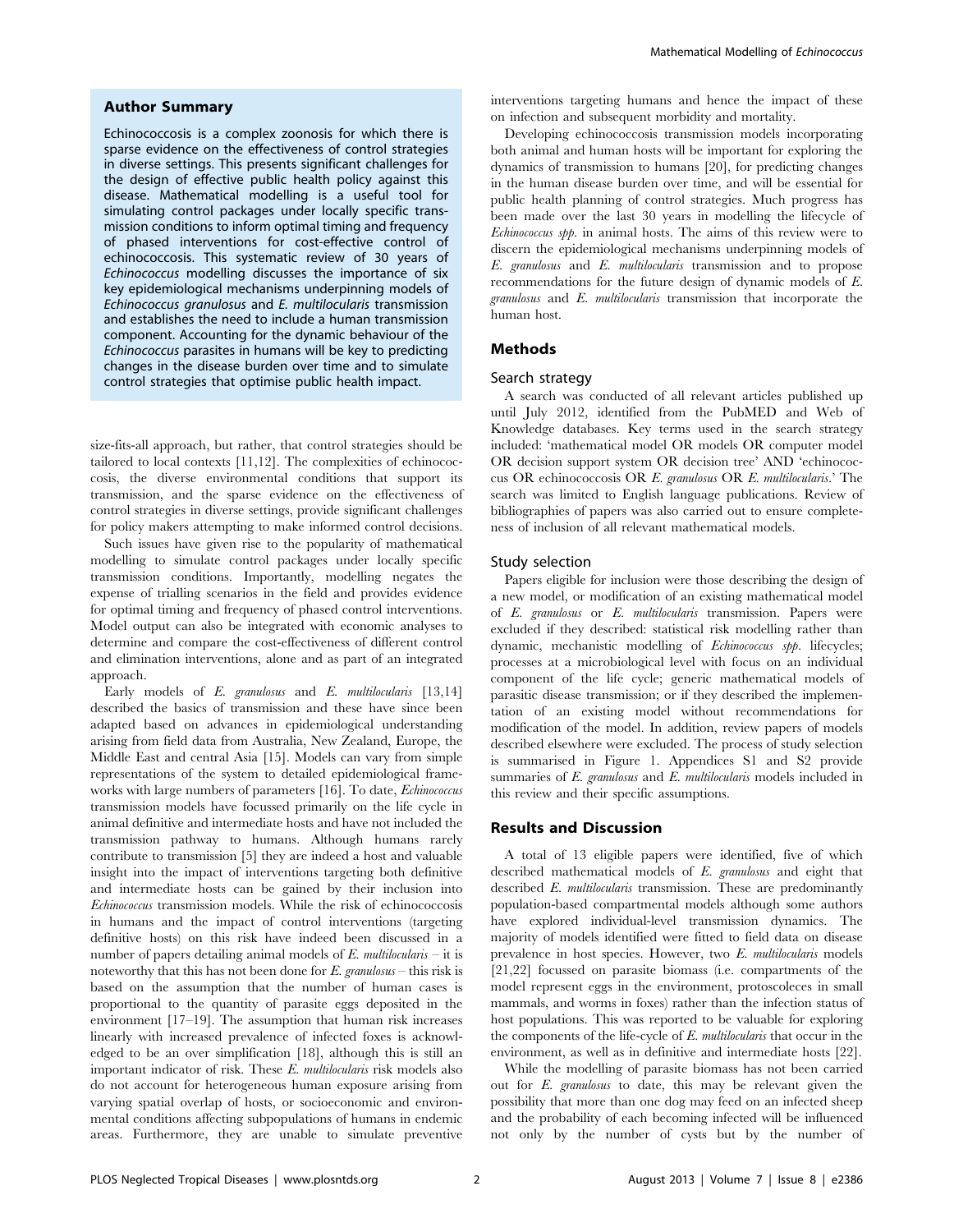

Figure 1. Flow chart of paper selection process to identify relevant mathematical models. doi:10.1371/journal.pntd.0002386.g001

protoscoleces in each cyst. In modelling the dynamics of the egg, larvae, and adult worm stages of Echinococcus spp. (i.e. parasite biomass) in hosts and the environment, the reproductive number derived is different in interpretation than models focussing on infection status of host populations, in that it reflects the expected number of mature parasites produced during the life-span of a single parasite rather than the average number of secondary infections arising from a single infected host [22].

The models included in this review varied primarily on the basis of six key features that were differentially incorporated in their design. These are: 1) the inclusion of a 'latent' class (with time delay from host exposure to infectiousness); 2) an age structure for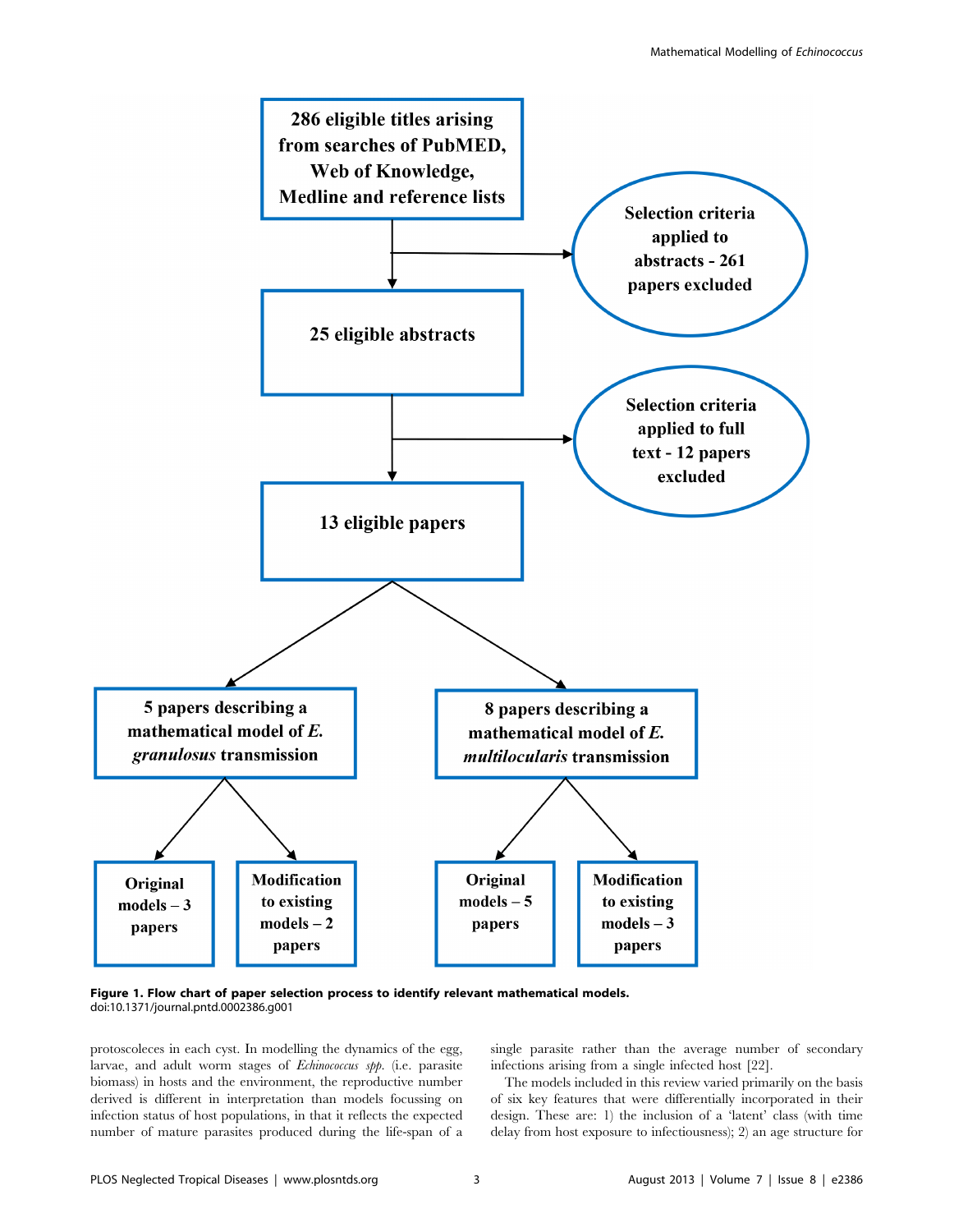| Model name                                                                | Model types                                                                                                                                                                                                          | Inclusion of a<br>'latent' class* | Structure<br>Age | Density dependent<br>mechanisms | Seasonality | parameters<br>Stochastic | Spatial/risk<br>structure |
|---------------------------------------------------------------------------|----------------------------------------------------------------------------------------------------------------------------------------------------------------------------------------------------------------------|-----------------------------------|------------------|---------------------------------|-------------|--------------------------|---------------------------|
| Mathematical models of E. granulosus                                      |                                                                                                                                                                                                                      |                                   |                  |                                 |             |                          |                           |
| Roberts model [14]                                                        | Compartmental                                                                                                                                                                                                        |                                   |                  |                                 |             |                          |                           |
| Modified Roberts model (a) [32]                                           | Compartmental                                                                                                                                                                                                        |                                   |                  |                                 |             |                          |                           |
| Modified Roberts model (b) [31]                                           | Compartmental                                                                                                                                                                                                        |                                   |                  |                                 |             |                          |                           |
| Torgerson model [30]                                                      | Compartmental Prevalence- based model                                                                                                                                                                                |                                   |                  |                                 |             |                          |                           |
| Heinzmann model [29]                                                      | Simulation                                                                                                                                                                                                           |                                   |                  |                                 |             |                          |                           |
| Mathematical models of E. multilocularis                                  |                                                                                                                                                                                                                      |                                   |                  |                                 |             |                          |                           |
| Roberts model [13]                                                        | Compartmental                                                                                                                                                                                                        |                                   |                  |                                 |             |                          |                           |
| Modified Roberts model [28]                                               | Compartmental                                                                                                                                                                                                        |                                   |                  |                                 |             |                          |                           |
| Ishikawa model [17]                                                       | Compartmental                                                                                                                                                                                                        |                                   |                  |                                 |             |                          |                           |
| Modified Ishikawa mixed model [27]                                        | Compartmental/Simulation                                                                                                                                                                                             |                                   |                  |                                 |             |                          |                           |
| Hansen 'Echi' model [26]                                                  | Simulation                                                                                                                                                                                                           |                                   |                  |                                 |             |                          |                           |
| Takumi model [22]                                                         | Compartmental                                                                                                                                                                                                        |                                   |                  |                                 |             |                          |                           |
| Modified Takumi model [21]                                                | Compartmental                                                                                                                                                                                                        |                                   |                  |                                 |             |                          |                           |
| Kato model [18]                                                           | Compartmental                                                                                                                                                                                                        |                                   |                  |                                 |             |                          |                           |
| *The inclusion of an exposed but not yet infectious class and time delay. | , Compartmental e-individuals in the population are subdivided into broad subdividuals and the model results for the infection process for the individuals (subdividuals). Subdividuals in the infection process for |                                   |                  |                                 |             |                          |                           |

Table 1. A summary of the presence of key elements in each of the E. granulosus and E. multilocularis transmission models included in this review. Table 1. A summary of the presence of key elements in each of the E. granulosus and E. multilocularis transmission models included in this review.

 $\tilde{\mathbf{e}}$ <sup>5</sup>Compartmental models - 'individuals in the population are subdivided into broad subgroups and the model tracks the infection process for these individuals collectively; Simulation model tracks the infection process for "Compartmental models – 'individuals in<br>every individual in the population' [10].<br>doi:10.1371/journal.pntd.0002386.t001 every individual in the population' [10].

Mathematical Modelling of Echinococcus

doi:10.1371/journal.pntd.0002386.t001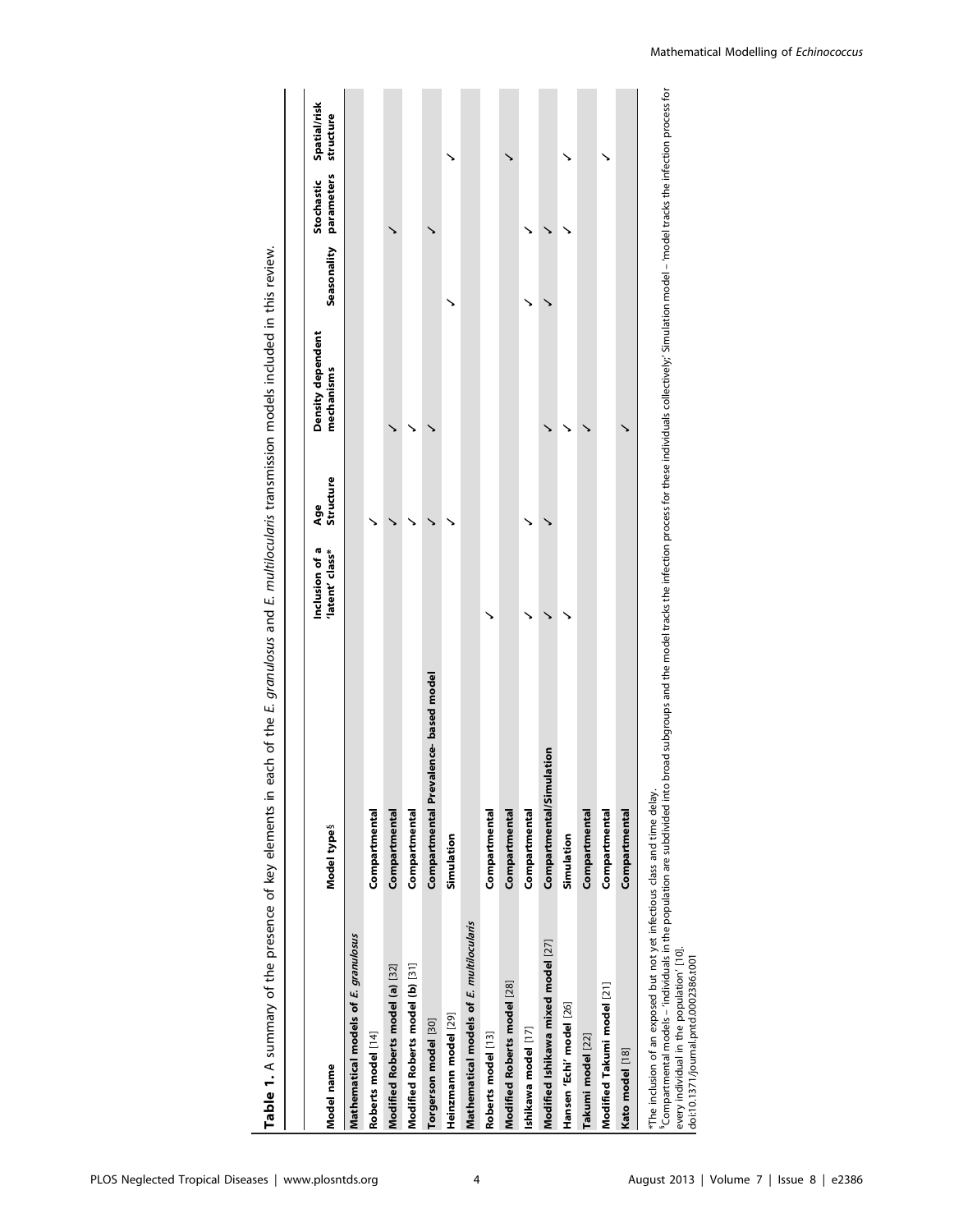definitive and/or intermediate hosts; 3) the presence of densitydependent constraints; 4) accounting for seasonality; 5) stochastic parameters; and 6) inclusion of a spatial and risk structures. The conditions under which these mechanisms may be important for inclusion in models of Echinococcus transmission are discussed. Table 1 also summarizes the inclusion of these key elements in each of the models.

#### Inclusion of a 'latent' class and delays

Maturation of  $E$ , granulosus and  $E$ , multilocularis worms in the definitive host is thought to take approximately 6 weeks [8]. Maturation of cysts in intermediate hosts can differ not only between the two species, but also between different intermediate host species, particularly for E. granulosus. For example, maturation time for E. multilocularis cysts in small mammals is estimated at 2–4 months, while for E. granulosus cyst maturation can take 8-9 months in wallabies but 2–6+ years in sheep [8,23,24]. Time delays in parasite lifecycles tend to attenuate transmission potential because they allow for the possibility of host death between infection and infectiousness [25]. Time delays for parasite maturation are usually incorporated into compartmental models by the inclusion of a 'latent' class (i.e. an exposed but not yet infectious class, also referred to as an 'E' class). This 'latent' class was present in four of the eight E. multilocularis models for both definitive and intermediate hosts [13,18,26,27]. Inclusion of a 'latent' class, however, does not always contribute qualitatively to the dynamics of a model [25]. For example, a study that resulted in the modification of the original  $E$ . *multilocularis* model of Roberts and Aubert (1995) found that exclusion of the 'E' class did not alter their conclusions and hence it was omitted and a simpler Susceptible – Infectious (S-I) model used [28]. Therefore, inclusion of a latent class may be more relevant for E. granulosus models, particularly those involving the intermediate sheep host where it takes years to reach cyst maturity and hence infectiousness. As such, the importance of the inclusion of a 'latent' class is dependent on the life expectancies of the hosts relative to the latent period [25]. Not including the appropriate time delay in the 'latent' period when it is warranted (e.g. time to cyst maturation in sheep) could result in an over-estimation of the proportion of infectious hosts in the natural system at any given time [25]. This would lead to inaccurate predictions of the impact of control measures or a failure to accurately estimate the time to disease elimination when simulating control strategies.

#### Age structure

Age stratification of hosts was incorporated into the design of the very first E. granulosus model [14] and remained an important component of all subsequent models. The intermediate host is universally assumed to remain infected for life and, in the absence of acquired immunity, subsequent exposure to parasite eggs results in the accumulation of cysts in the host, producing a linear relationship between age and the numbers of hydatid cysts [14,29– 32].

While the inclusion of an age structure might be assumed to be less relevant for short-lived intermediate hosts of E. multilocularis (e.g. the average lifespan of a vole is 7–8 months [33]), in reality, the maturation of cysts occurs relatively quickly (2–4 months) compared with E. granulosus (where growth of cysts is slow and variable) [8]. Once an E. multilocularis cyst is established, a small mammal such as a vole, remains infected for life, and hence subsequent infections accumulate with increasing age [34]. Evidence of this was found in Arvicola terrestris in Switzerland, where increasing prevalence of E. multilocularis was observed over several age classes of voles trapped during the study period [34].

Therefore, the age structure of voles and other small mammals may be an important element for inclusion in models of E. multilocularis. However, including an intermediate host age structure in E. multilocularis models may mask detection of seasonal variation in infection pressure as the age distribution of small mammals can vary considerably between seasons [34]. The use of absolute age estimates has been suggested as a method for overcoming this limitation [34]. This involves determining the date of birth of each small mammal based on its age and trapping day, which is then used to assign mean day temperatures and precipitation (which influence egg survival in the external environment) to each day of life for each animal and to simulate seasonal variation in infection pressure [34].

Age stratification in the definitive host population has also been a characteristic of some E. granulosus models [31,32]. Age-related differences in parasite intensity or prevalence in naturally infected populations of dogs have been reported and are suggested to be related to the acquisition of temporary immunity (discussed in the following section) rather than to any age-related difference in infection pressure [31,32]. Age stratification of the definitive host is thought to be particularly important when there is likely to be a high turnover in the dog population as this will result in increases in the numbers of younger, more susceptible dogs which may increase infection pressure on human hosts [31]. However, this is dependent on the level of endemicity as classic age-prevalence curves of E. granulosus indicate that very young dogs may not survive long enough to become infectious [35]. The inclusion of an age structure in the definitive (fox) host when modelling E. multilocularis occurred as a result of field data showing higher worm burdens in juvenile foxes compared with adult foxes in Hokkaido, Japan [27] and is also thought to allow the model to more realistically reflect population dynamics by assigning different death rates to hosts of varying age [17,27].

#### Density-dependence mechanisms

Density-dependent constraints are factors that regulate population growth [36], and have been shown to be critical in simulating the population biology and control of parasites [37]. The absence of expression of density-dependent constraints in a mathematical model of Echinococcus spp. makes elimination of parasite species theoretically easy. However, it has been acknowledged that this may not be the case in a natural setting [13,20,38]. In the models included in this review, the density-dependent constraints discussed are related to host demography (i.e. the population density of definitive and intermediate hosts) and natural immunity (which regulates parasite abundance). Decisions regarding the inclusion or exclusion of such structural assumptions may have a marked effect on disease projections and the impact and costeffectiveness of control strategies [39].

Demography. Very few models included in this review incorporated the effects of fluctuations in population density of definitive or intermediate hosts on transmission dynamics. We assume a constant population size is valid for short duration diseases that have limited effects on host mortality [40]. However, for endemic diseases present in populations that change substantially, there is a complex relationship between population demographics and disease dynamics that can have important epidemiological effects that should not be ignored [40]. In all models of E. granulosus, transmission is assumed to take place in a closed community (with deaths of hosts replaced with susceptible newborns). This may be a reasonable assumption for regions where dog and sheep populations are relatively stable. However, future models applied to developing country contexts may need to consider the effect of the rapidly increasing demand for livestock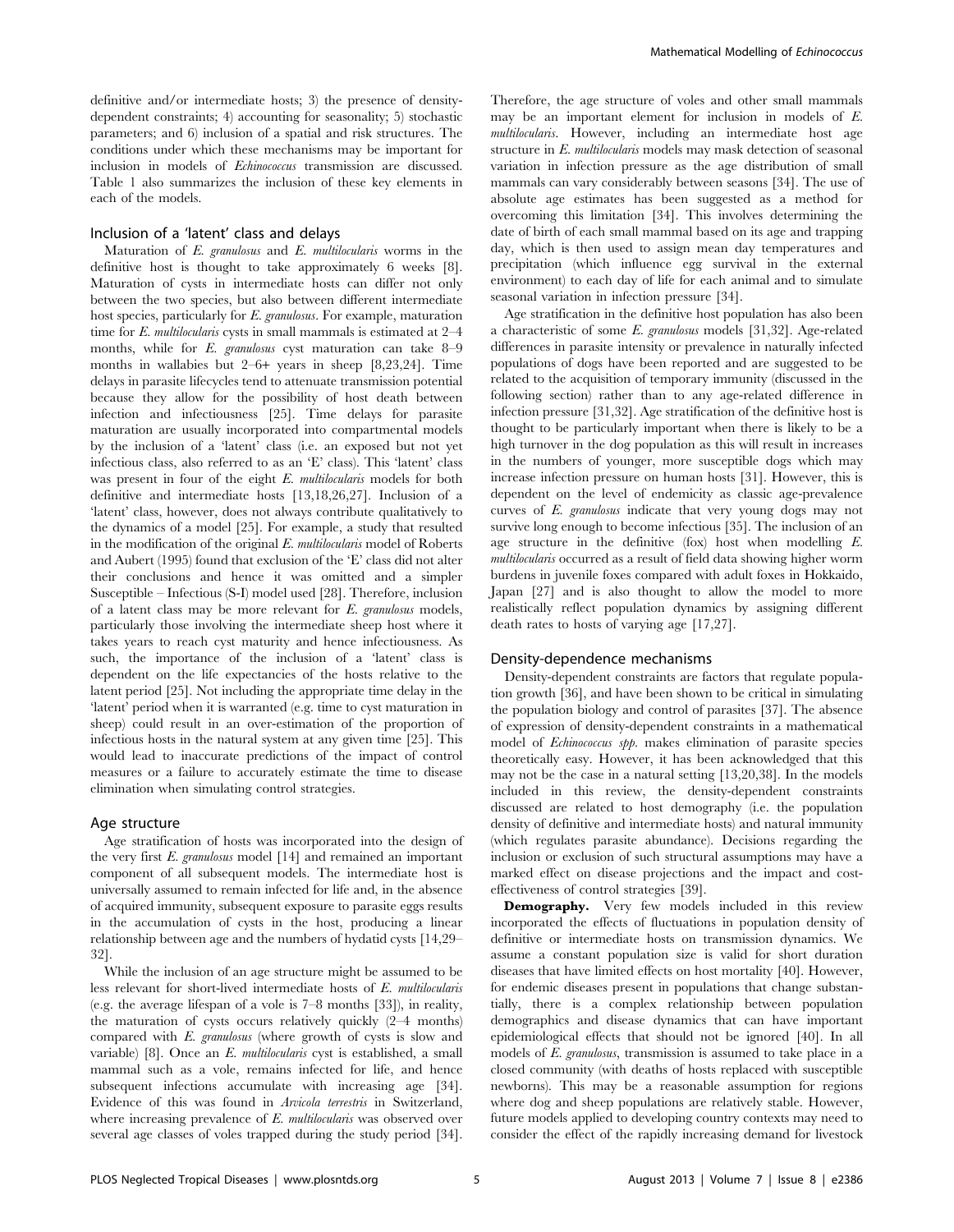products resulting in expansion of livestock industries and investment in more efficient slaughtering infrastructure [41,42].

For E. multilocularis models, sylvatic host populations that would be expected to fluctuate seasonally have the potential to significantly influence transmission intensity. Two E. multilocularis models from Japan therefore accounted for seasonally dynamic host populations because the primary definitive host, the red fox (Vulpes vulpes), and intermediate host, the grey-sided vole (Clethrionomys rufocanus), showed marked seasonal variations in population size [17,27]. However, it is argued by others that introducing seasonally dynamic host populations would add unnecessary complexity and provide results that are unlikely to be quantitatively influenced [13], particularly if the overall annual growth rate of host populations is negligible. Other influences on host dynamics that have been identified as potentially important for inclusion in E. multilocularis models are contexts where there are 1) higher rates of death of juvenile foxes; 2) definitive host migration (such as in the arctic fox of the tundra zone of Eurasia and North America); and 3) large scale small mammal population variations due to changes in habitat composition (e.g. resulting from anthropogenic environmental influences such as deforestation and overgrazing) [17,27,43].

In the two models that accounted for variation in host population densities, fluctuations resulted from age- and seasondependent variations in birth and death rates, and annual growth rates of both definitive and intermediate hosts were assumed to be stable [17,27]. A reported disadvantage of models assuming annual growth proportional to population size is that they fail to account for finite resources that eventually limit growth [44]. It has therefore been suggested that, to account for the carrying capacity of the local environment, density- dependent restrictions should be placed on population growth if it is to be included in dynamic transmission models [44]. While not having yet been applied to Echinococcus spp. models, accounting for density-dependent population growth rates of intermediate and definitive hosts would be most relevant to the sylvatic cycle of E. multilocularis. This could be achieved with the simple inclusion of logistic population growth. Alternatively, maintaining the assumption of constant rodent population density could be justified by the argument that different species of hosts have asynchronous fluctuation patterns in their densities which roughly provides a stable overall presence of intermediate hosts [28]. Understanding the biodiversity of intermediate hosts of E. multilocularis in a specific area as well as their life expectancies will be particularly important before making assumptions about whether or not it will be necessary to account for varying population density in the model [22].

Natural immunity. Modelling of E. granulosus data to date has consistently suggested a lack of regulation of the parasite population by intermediate host natural immunity [14,30], and this assumption is consistent across all models included in this review. In contrast, the presence of natural immunity in the definitive host has been debated in the literature. Earlier mathematical models fitted to data from Australia [14] and China [35] assessed the presence (if any) of acquired immunity in the definitive host as having negligible impact on prevalence of E. granulosus in these hosts. This conclusion may have been a consequence of insufficient definitive hosts surviving long enough to become infectious and contribute to transmission, low infection pressure in these settings, or the inadequate sampling methods used which failed to capture sufficient numbers of older dogs [14,32,35]. In contrast, later models fitted to data from Tunisia [45], Kazakhstan [46], China [47] and Morocco [48] indicated the presence of a density-dependent feedback mechanism in high prevalence areas suggesting that immunity to E. granulosus is

acquired by definitive hosts. The acquisition of immunity is further supported by experimental data that have shown cellular and humoral immune responses in dogs and resistance to re-infection following multiple exposures and suppression of egg production following single high dose exposure to E. granulosus  $[24,47,49-51]$ .

A similar mechanism is thought to occur with  $E$ . multilocularis. Results from fox dissections showed juvenile foxes had a greater abundance of worms than adults and field data from a focal area of high E. multilocularis prevalence were found to comply best with models that account for foxes acquiring partial immunity [26,27]. It is unclear whether control programs that focus on de-worming of foxes (with praziquantel) alter the immune competence of the fox [26]. In addition, the presence of acquired immunity in foxes in high endemic areas and its absence in low endemic areas suggests that attempts at controlling parasite transmission (without achieving elimination) may be attenuated by simultaneous reductions in the development of acquired immunity. Therefore, future modelling of interventions should test the effect of including an endemicity threshold, below which the immunity-related density-dependent feedback mechanism in the definitive host is inactivated. To date this has not been incorporated in mathematical models of E. granulosus and E. multilocularis.

Seasonality. Egg survival time in the environment has been found to impact the duration of control programs required for disease elimination [22,26]. Seasonal conditions that favour egg survival (namely cool temperature and humidity that characterise winter in central Europe and other endemic regions) may lead to their accumulation in the environment resulting in a higher infection pressure during this period compared with the rest of the year [17,27,29,34]. One E. granulosus model and two E. multilocularis models addressed the issue of seasonality [29]. Authors modelling E. granulosus found that prevalences of the disease in simulations accounting for seasonality, were not dissimilar to those produced without the inclusion of seasonal effects [29]. However, these authors admit that their use of seasonal averages may not be as important as intra-seasonal variations of temperature and precipitation, which were not accounted for in their simulation model, as changes in soil moisture/humidity, direct sunlight and high temperatures are known influences on the number of viable eggs in the environment and hence the infection pressure in susceptible intermediate hosts [29,52,53]. Therefore, accounting for intra-seasonal variations in temperature and precipitation may be an important consideration for future models of both E. granulosus and E. multilocularis.

In addition to their potential influence on egg survival time, seasonal effects on E. multilocularis host population behaviour may also influence transmission [17,27]. There is evidence of seasonal variations in fox predation behaviour with higher predation rates found during autumn when small mammal density is usually higher than in other seasons [34,54–56]. This corroborates the theory of increased accumulation of E. multilocularis eggs during the winter months following the 2–3 months of parasite development within infected foxes before they shed eggs into the environment [34]. The lowest level of fox predation is assumed to occur during the winter months when excessive depth of snow limits small mammal availability [17]. Hence, in two E. multilocularis models, a feeding habit function (average number of small mammals ingested per day) was introduced which is dependent on snowfall and small mammal density [17,27]. Therefore, accounting for seasonal mechanisms is reported to be important, particularly for E. multilocularis models, as they allow more precise analysis of transmission patterns and are valuable for informing the development of more targeted, cost-effective control strategies [17].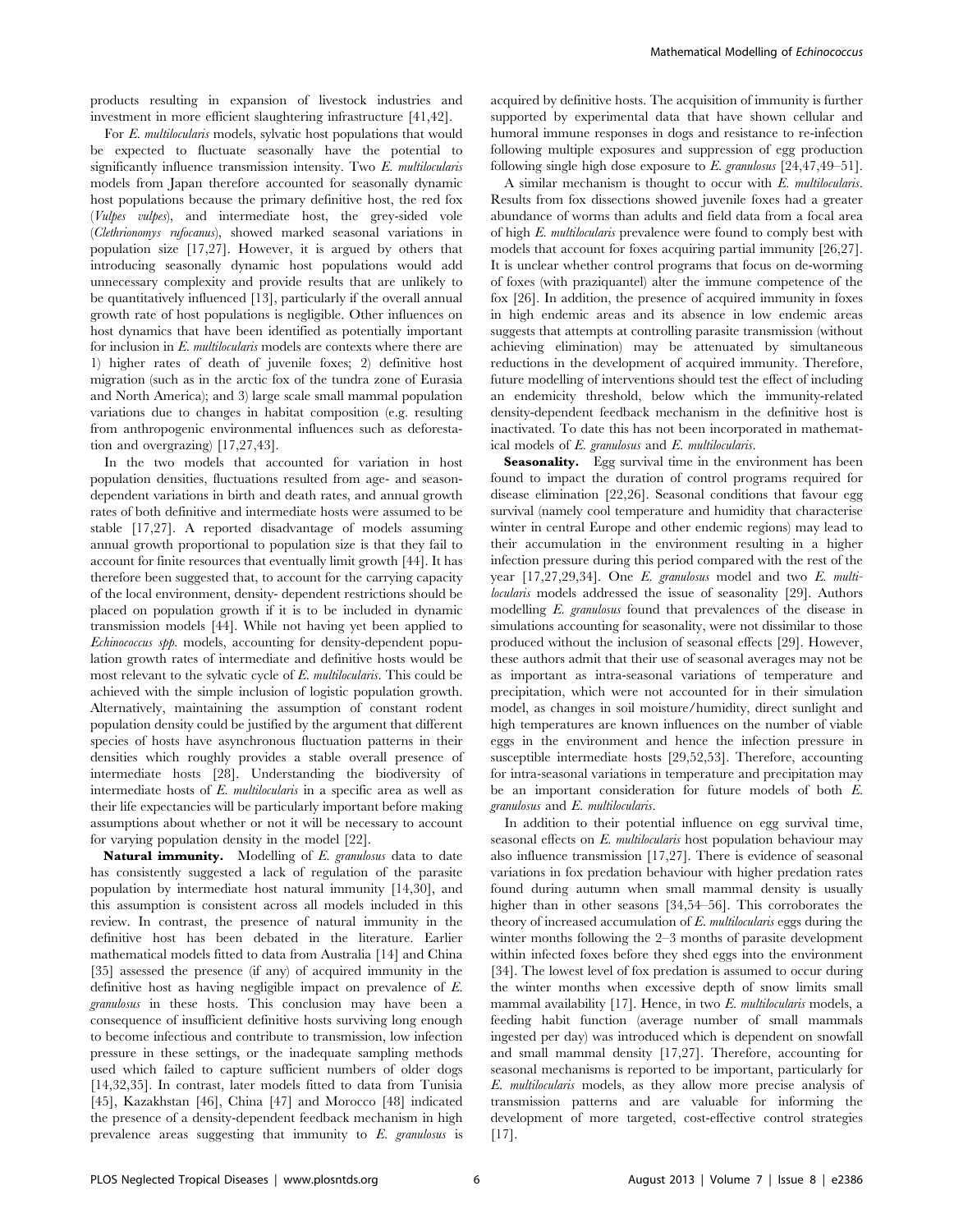#### Stochastic parameters

Accounting for stochasticity in parameter values is particularly important when modelling small populations or low disease prevalence where such an effect could produce local extinction or 'fadeout' of a disease [25,57]. In addition, modelling stochasticity allows predictions to capture variability in the epidemic profile in order to better understand the potential for disease persistence and the likely accuracy of the forecasts made, so as to better inform control and elimination strategies [57]. Two of the five E. granulosus models and three of the eight E. multilocularis models considered in this review incorporated stochasticity in their parameter values [17,26,27,30,46]. The authors of these models reported that parameter variability was captured in instances where there was: an absence of evidence for specific parameter values, unexplained variability in parameter values from surveillance data or reported in the scientific literature, and when there was uncertainty regarding the capture rate of intermediate and definitive hosts (i.e. capture rate is calculated using an estimate of the total size of the host population) [17,30]. In the reviewed E. multilocularis models, some specific parameters that were modelled stochastically included: fox population dynamics, worm burden in foxes, average number of eggs excreted per day by infected foxes, number of infected small mammals harbouring fertile cysts, and the basic infectious contact rate [17,26,27].

In the E. granulosus models, some specific parameters for which values could only be estimated from data or that displayed wide variability included: overall or age stratified infection pressure to both intermediate and definitive hosts, life expectancy of the parasite in dogs, time to maturity of cysts in sheep, age of feeding of sheep to dogs and the acquisition and loss of immunity in dogs [30,32]. In addition, there can be considerable uncertainty in baseline dog surveillance data obtained to inform parameter values for the definitive host model due to the absence of accurate dog population figures and hence uncertain capture rate of dogs [30]. In such circumstances, Monte-Carlo simulation allows this uncertainty to be quantified by modelling the variability and predicting best- and worst-case scenarios [30].

#### Spatial or risk structure

Spatial aggregation and heterogeneous exposure risk are two characteristics of E. granulosus and E. multilocularis transmission that are not frequently accounted for in the mathematical modelling of echinococcosis. Spatial aggregation can occur as a result of overdispersion of the parasite in host populations, where a small proportion of animals harbour most of the parasite population, and there is heterogeneous distribution of Echinococcus eggs in the environment, both of which influence exposure risk to animal and human hosts [58]. Exposure risk can also be influenced by the spatial overlap of hosts. Explicit inclusion of spatial and contact structures can improve predictions of Echinococcus transmission at the population level as well as in the generation of risk mapping in order to target interventions. The inclusion of explicit spatial and contact structures is best achieved by more sophisticated simulation models that are able to assign a constrained set of exposure conditions to each individual in a host population [59]. Explicit inclusion of risk structure has only been partially realised in one of the five E. granulosus models, where the authors assigned a random contact rate to each individual sheep at birth and hence the model reflects heterogeneous infection of sheep in the population at any given time [29]. In addition, one of the eight E. multilocularis models assigned spatially explicit conditions to each fox in the population and modelled them individually to explore factors that contribute to the heterogeneous distribution of infected foxes and to explain the rapid resurgence of the disease following cessation of control measures [26].

Modelling to understand spatial aggregation. A study on the effect of age, spatio-temporal and season-related factors on the prevalence of E. multilocularis in Zurich, Switzerland found that transmission is primarily influenced by spatial factors that create micro-foci of high infection pressure [34]. Several hypotheses exist to explain this spatial aggregation. Firstly, it has been suggested that over-dispersion of parasites in the fox population results in a spatially clustered depositing of eggs in faeces within the home range of the small proportion of infected foxes (with scats distributed either homogeneously or heterogeneously within that range) [26,58]. In addition, spatial clustering may also result from the heterogeneous distribution of small mammal populations or the increased predation by foxes of infected animals because of their reduced mobility (due in part to destruction of liver tissue from expanding cysts) which would result in constant re-infection of foxes occupying that territory [26,58]. Finally, spatial aggregation may be explained by differential mortality of Echinococcus eggs in the environment as a result of landscape characteristics that influence egg survival (e.g. egg survival is generally best in cool, humid areas such as riverbanks). This would result in heterogeneous availability of viable eggs which infect only the subpopulation of small mammals occupying that habitat [26,58].

There have been some important findings reported from previous spatial models. Using a spatially explicit simulation model of E. multilocularis, Hansen et al. (2004) suggested that landscape characteristics that differentially influence egg survival lead to heterogeneous availability of infectious eggs and thus a clumped distribution of infected intermediate hosts. This indicates that while seasonality may be an important influence on E. multilocularis risk to intermediate hosts (as discussed previously) it does not completely explain the heterogeneity. This E. multilocularis model was the first to be rigorously and quantitatively validated across a wide range of parameter variations expected in the natural system to determine the robustness of, and to differentiate between, different model scenarios [58]. Inclusion of a spatial structure in Echinococcus modelling has also been useful to demonstrate growth and spatial parasite spread, quantify human risk based on spatial overlap of hosts, and has been found to more closely reproduce surveillance data than non-spatial equivalent models [19,21]. Despite these valuable insights, the development and practical use of spatially explicit models are still quite nascent. In future, such models may benefit, in the case of  $E$ . multilocularis, from differentiation between urban and rural foxes given the potential differences in their population density and size of their home ranges [27]. Existing spatially explicit models can be modified to represent real landscapes and be better used to support local-level decision making for control strategies [26]. In addition, when compared with mass screening, spatially explicit modelling offers a cost-efficient method of locating emerging micro-foci of transmission [1].

Modelling to understand risk. The mass action principle is a feature of almost all models included in this review. This assumes that there is homogenous mixing of host populations and equal opportunity for each host to come in contact with infectious materials, which may not be an appropriate assumption for accurately modelling *Echinococcus* transmission [26]. Considering the definitive host for E. granulosus, human behavioural factors play an important role in the exposure of dogs to infectious material, either through poor dog control and hence increased scavenging behaviour, or by deliberately feeding dogs the offal from infected intermediate hosts [60]. Since human behaviour is influenced by social, cultural and economic factors, accounting for heterogeneous risk in models of E. granulosus is potentially important but will be difficult without establishing a mechanism by which human influences on contact patterns between dogs and infected hosts can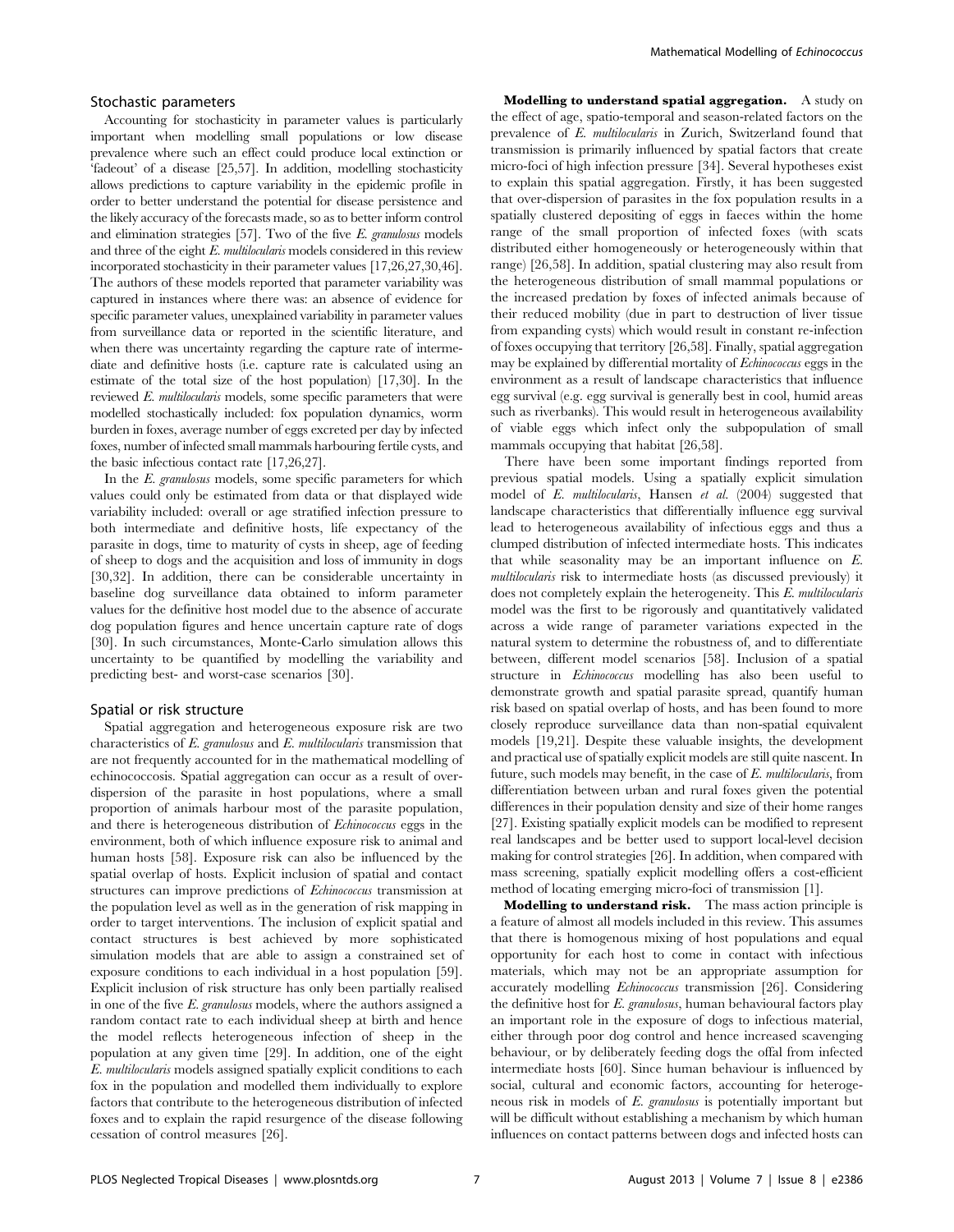be simulated robustly. Considering contact risk between the intermediate host and infectious eggs in the environment, data sets from Jordan [61] and Kazakhstan [32] have been used to model the acquisition of E. granulosus infection. It was shown that clumped sources of infection (parasite eggs in dog faeces) results in heterogeneity of acquisition by intermediate hosts which is hypothesised to be a result of behavioural differences between pasturing sheep or due to differences in their immune system [62]. In addition, to more accurately reflect heterogeneous risk of infection in the human population one E. multilocularis model divided the egg production stage in foxes into two classes according to output; low and high egg producing classes [17]. Accounting for heterogeneity in contact between intermediate hosts and infectious eggs in the environment will be important for modelling the transmission dynamics of both  $E$ , granulosus and  $E$ , multilocularis [62].

Given that parasites in general are well known to affect their host's behaviour in order to potentiate transmission, inclusion of heterogeneous contact patterns in the modelling of E. multilocularis may be an important consideration [63–66]. Of the E. multilocularis models surveyed, only one considered whether or not there is increased susceptibility of infected small mammals to predation [28]. Currently there is limited evidence to support this hypothesis but these authors suggested the possibility that reduced mobility of the infected intermediate host arises from rapid proliferation of the metacestode stage resulting in an extended abdomen and thus increasing their vulnerability to predation [28]. In this model, increased susceptibility of infected small mammals to predation was accounted for by increasing the likelihood that individual prey taken by a predator will be infectious [28]. This enhances species resilience and implies that upon cessation of control activities there would be a rapid return to pre-control prevalence levels [26,28]. Parasite-induced vulnerability to predation of the intermediate host has also been suggested in the E. granulosus wolf-moose transmission cycle with the escape behaviour of the moose thought to be modified by the presence of cystic echinococcosis in the lungs [67]. However, little empirical evidence exists to determine the relationship between intermediate host hydatid infection, predation risk and transmission rates.

Over-dispersion of the parasite in both definitive and intermediate hosts was accounted for in almost all models included in this review by modelling aggregation using a negative binomial distribution. However, it has been argued that while the negative binomial function represents a convenient method for fitting highly aggregated abundance data to models of endemic equilibrium, its use in dynamic modelling of parasite control scenarios is inappropriate due to the loss of biological tractability [68]. More recent modelling of E. granulosus has shown that a compound mixed Poisson process with a zero-truncated negative binomial distribution provides a more adequate fit for the acquisition of cysts from aggregated infectious material (parasite eggs within dog faeces) and heterogeneous exposure within the pasturing sheep population [29]. In addition, a shot noise process (an extension of the compound Poisson process), which allows death of parasites in a host to be modelled, was found to provide good fit to the aggregated distribution of E. *granulosus* parasites in dogs [29].

# Conclusions and recommendations for future modelling approaches

Empirical evidence for effective and sustainable strategies for the control of  $E$ . granulosus and  $E$ . multilocularis transmission is sparse despite the serious health, social and economic consequences of echinococcosis [6–8]. The diverse conditions that support transmission provide a challenge for the design of cost effective control strategies across diverse settings. While mathematical models are useful tools in such situations, current Echinococcus models do not specifically include the human transmission pathway, nor do they allow for the simulation of interventions (targeting both animal definitive and intermediate hosts and the human host) to assess the impact on human infection. In addition, they do not account for heterogeneous exposure risk in humans that arises from variable spatial overlap of hosts and local environmental conditions that influence transmission. Therefore, in order to design optimal public health strategies to control and eliminate echinococcosis, inclusion of a human transmission component to  $E$ . granulosus and  $E$ . multilocularis will be essential. The following recommendations are proposed for modelling transmission in general and for those that also incorporate the human transmission pathway:

- 1. Deterministic compartmental models are useful for modelling average transmission behaviour in large host populations. Low prevalence of infection (often in small mammal host populations) and complex processes that lead to highly aggregated disease reservoirs and non-random mixing (e.g. heterogeneous contact patterns of susceptible hosts with infectious materials), justify the inclusion of stochastic, individual-level effects in echinococcosis models [39] and this would constitute our recommendation for modelling frameworks of future analyses.
- 2. Given that both  $E$ , granulosus and  $E$ , multilocularis are highly focal in their transmission, coupling of disease mapping with infection dynamics would have great value in developing an understanding of echinococcosis epidemiology. Increased spatial awareness in the transmission of both parasites may improve efforts at targeting infection hotspots in low prevalence contexts, thereby benefiting the cost effectiveness of control.
- 3. Incorporating a human component will not only serve to improve public health understanding of these two zoonotic diseases, but will also provide a method of ameliorating a key shortcoming described in almost all studies reviewed, namely, the paucity of infection data. As highlighted by this review, the key mechanisms important for inclusion in models of E. granulosus and E. multilocularis will necessarily be dependent on the context in which the model's use is intended and the local characteristics of the host populations and environmental conditions that are likely to influence transmission. Building complexity into the models should be driven by local context rather than using a standardized approach.

While model complexity does not necessarily equate to realistic predictions, particularly in the absence of reliable parameter data [69], precision in replication of the fundamental natural mechanisms of disease transmission in specific contexts and with the inclusion of transmission to humans, will allow *Echinococcus* spp. models to become useful public health tools for informing the development of targeted, cost-effective control strategies.

# Supporting Information

Appendix S1 Summary of E. granulosus models included in this review. (XLSX)

Appendix S2 Summary of E. multilocularis models included in this review.  $(XLSX)$ 

## Author Contributions

Conceived and designed the experiments: DJG GMW ACAC JMA. Wrote the paper: JMA DJG GMW LY ACAC DPM TSB YRY.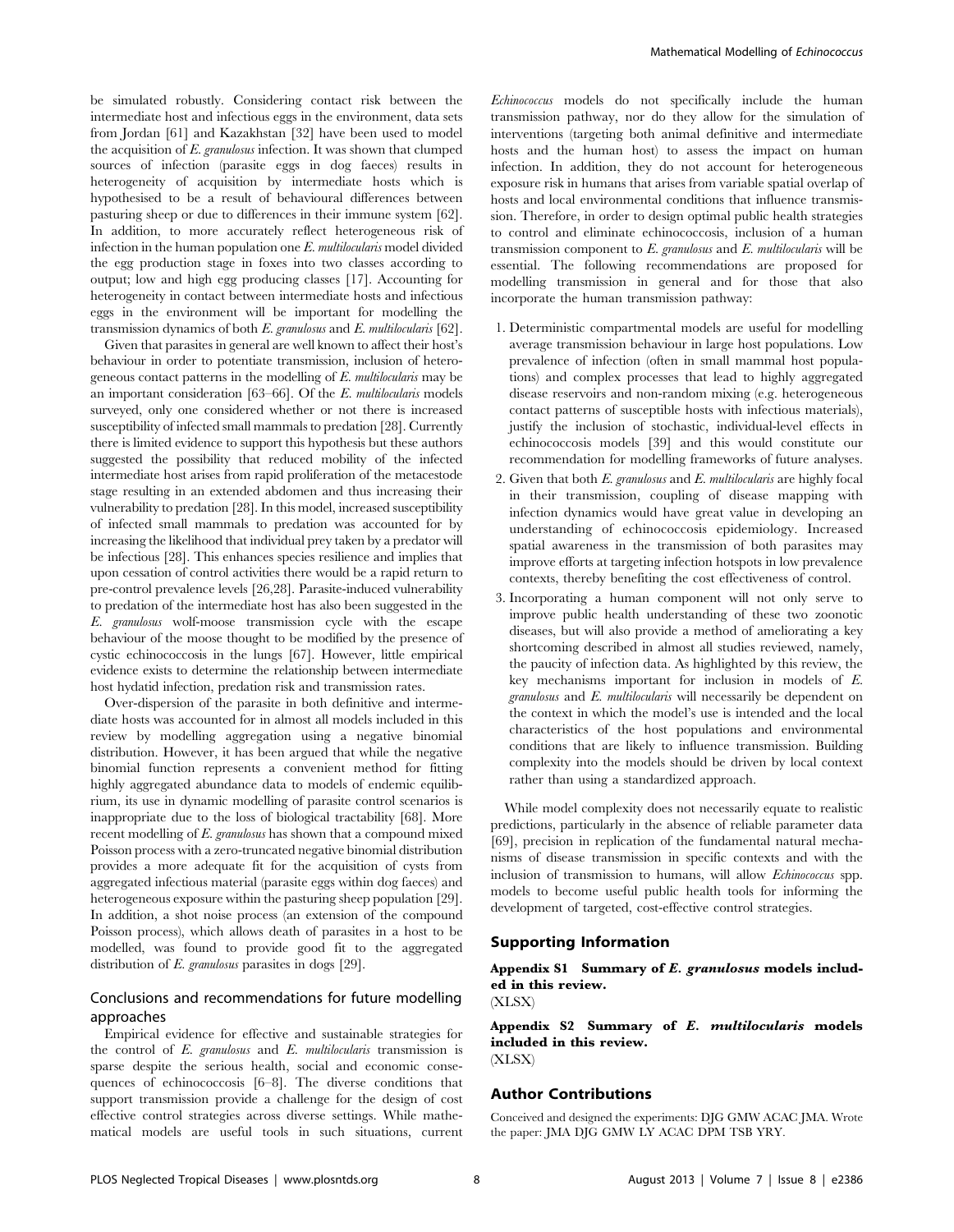## References

- 1. Atkinson JM, Gray DJ, Clements ACA, Barnes TS, McManus DP, et al. (2012) Environmental changes impacting Echinococcus transmission: research to support predictive surveillance and control. Global Change Biology 19: 677–688.
- 2. Danson FM, Graham AJ, Pleydell DR, Campos-Ponce M, Giraudoux P, et al. (2003) Multi-scale spatial analysis of human alveolar echinococcosis risk in China. Parasitology 127 Suppl: S133–141.
- 3. Giraudoux P, Craig PS, Delattre P, Bao G, Bartholomot B, et al. (2003) Interactions between landscape changes and host communities can regulate Echinococcus multilocularis transmission. Parasitology 127 Suppl: S121–131.
- 4. Veit P, Bilger B, Schad V, Schafer J, Frank W, et al. (1995) Influence of environmental factors on the infectivity of Echinococcus multilocularis eggs. Parasitology 110 (Pt 1): 79–86.
- 5. Macpherson CN (1983) An active intermediate host role for man in the life cycle of Echinococcus granulosus in Turkana, Kenya. Am J Trop Med Hyg 32: 397– 404.
- 6. Battelli G (2009) Echinococcosis: costs, losses and social consequences of a neglected zoonosis. Vet Res Commun 33 Suppl 1: 47–52.
- 7. World Health Organization (2011) Accelerating work to overcome the global impact of neglected tropical diseases. A roadmap for implementation Geneva: World Health Organization.
- 8. World Health Organization and World Organisation for Animal Health (2002) WHO/OIE Manual on Echinococcosis in Humans and Animals: a Public Health Problem of Global Concern. In: Eckert J, Gemmell MA, Meslin FX, Z.S P, editors. Paris, France: World Organisation for Animal Health.
- 9. Lightowlers MW (2006) Vaccines against cysticercosis and hydatidosis: foundations in taeniid cestode immunology. Parasitol Int 55 Suppl: S39–43.
- 10. Vynnycky E, White RG (2010) An introduction to infectious disease modelling. Oxford: Oxford University Press.
- 11. Rieckmann KH (2006) The chequered history of malaria control: are new and better tools the ultimate answer? Ann Trop Med Parasitol 100: 647–662.
- 12. U.S. Department of Health & Human Services (1999) Global Disease Elimination and Eradication as Public Health Strategies. AtlantaGeorgia: Centers for Disease Control and Prevention (CDC). 1–212 p.
- 13. Roberts MG, Aubert MF (1995) A model for the control of Echinococcus multilocularis in France. Vet Parasitol 56: 67–74.
- 14. Roberts MG, Lawson JR, Gemmell MA (1986) Population dynamics in echinococcosis and cysticercosis: mathematical model of the life-cycle of Echinococcus granulosus. Parasitology 92 (Pt 3): 621–641.
- 15. Torgerson PR (2006) Mathematical models for the control of cystic echinococcosis. Parasitol Int 55 Suppl: S253–258.
- 16. Keeling M, Danon L (2009) Mathematical modelling of infectious diseases. British Medical Bulletin 92: 33–42.
- 17. Ishikawa H, Ohga Y, Doi R (2003) A model for the transmission of Echinococcus multilocularis in Hokkaido, Japan. Parasitol Res 91: 444–451.
- 18. Kato N, Kotani K, Ueno S, Matsuda H (2010) Optimal risk management of human alveolar echinococcosis with vermifuge. J Theor Biol 267: 265–271.
- 19. Takumi K, Hegglin D, Deplazes P, Gottstein B, Teunis P, et al. (2012) Mapping the increasing risk of human alveolar echinococcosis in Limburg, The Netherlands. Epidemiol Infect 140: 867–871.
- 20. Roberts MG (1994) Modelling of parasitic populations: cestodes. Vet Parasitol 54: 145–160.
- 21. Takumi K, de Vries A, Chu ML, Mulder J, Teunis P, et al. (2008) Evidence for an increasing presence of Echinococcus multilocularis in foxes in The Netherlands. Int J Parasitol 38: 571–578.
- 22. Takumi K, Van der Giessen J (2005) Transmission dynamics of Echinococcus multilocularis; its reproduction number, persistence in an area of low rodent prevalence, and effectiveness of control. Parasitology 131: 133–140.
- 23. Barnes TS, Hinds LA, Jenkins DJ, Coleman GT (2007) Precocious development of hydatid cysts in a macropodid host. Int J Parasitol 37: 1379–1389.
- 24. Gemmell MA, Lawson JR, Roberts MG (1986) Population dynamics in echinococcosis and cysticercosis: biological parameters of Echinococcus granulosus in dogs and sheep. Parasitology 92 (Pt 3): 599–620.
- 25. Anderson RM, May RM (1991) Infectious Diseases of Humans: Dynamics and Control.: Oxford University Press.
- 26. Hansen F, Tackmann K, Jeltsch F, Wissel C, Thulke HH (2003) Controlling Echinococcus multilocularis-ecological implications of field trials. Prev Vet Med 60: 91–105.
- 27. Nishina T, Ishikawa H (2008) A stochastic model of Echinococcus multilocularis transmission in Hokkaido, Japan, focusing on the infection process. Parasitol Res 102: 465–479.
- 28. Vervaeke M, Davis S, Leirs H, Verhagen R (2006) Implications of increased susceptibility to predation for managing the sylvatic cycle of Echinococcus multilocularis. Parasitology 132: 893–901.
- 29. Heinzmann D, Barbour AD, Torgerson PR (2011) A mechanistic individualbased two-host interation model for the transmission of a parasitic disease International Journal of Biomathematics 4: 443–460.
- 30. Torgerson PR (2003) The use of mathematical models to simulate control options for echinococcosis. Acta Trop 85: 211–221.
- 31. Torgerson PR (2006) Canid immunity to Echinococcus spp.: Impact on transmission. Parasite Immunol 28: 295–303.
- 32. Torgerson PR, Shaikenov BS, Rysmukhambetova AT, Ussenbayev AE, Abdybekova AM, et al. (2003) Modelling the transmission dynamics of Echinococcus granulosus in dogs in rural Kazakhstan. Parasitology 126: 417– 424.
- 33. Fenyuk B, Sheikina M (1940) Length of life of Microtus arvalis (Pallas). Vestn Microbiol, Epidemiol Parasitol 19: 571–589.
- 34. Burlet P, Deplazes P, Hegglin D (2011) Age, season and spatio-temporal factors affecting the prevalence of Echinococcus multilocularis and Taenia taeniaeformis in Arvicola terrestris. Parasit Vectors 4: 6.
- 35. Ming R, Tolley HD, Andersen FL, Chai J, Chang Q (1992) Frequency distribution of Echinococcus granulosus in dog populations in the Xinjiang Uygur Autonomous Region, China. Vet Parasitol 43: 233–241.
- 36. Malthus T (2004) An essay on the principle of population (1798). Oxford: Oxford University Press.
- 37. Basanez MG, McCarthy JS, French MD, Yang GJ, Walker M, et al. (2012) A research agenda for helminth diseases of humans: modelling for control and elimination. PLoS Negl Trop Dis 6: e1548.
- 38. Gemmell MA, Roberts MG (1995) Modelling Echinococcus Life Cycles; Thompson RCALAJ, editor. Wallingford: CAB International. 333–354 p.
- 39. Pitman R, Edmunds J, Brisson M, Fisman D, Kretzshmar M, et al. (2012) DRAFT - Dynamic Transmission Modelling: A report of the ISPOR-SMDM Modelling Good Research Practices Task Force Working Group - Part 7. http://www.ispor.org/workpaper/modeling\_methods/DRAFT-Dynamic-Transmission-Modeling-Report.pdf: International Society for Pharmacoeconomics and Outcomes Research.
- 40. Busenberg S, van den Driessche P (1990) Analysis of a disease transmission model in a population with varying size. J Math Biol 28: 257–270.
- 41. Thornton PK (2010) Livestock production: recent trends, future prospects. Philosophical transactions of the Royal Society of London Series B, Biological sciences 365: 2853–2867.
- 42. World Bank (2009) Minding the stock: bringing public policy to bear on livestock sector development. Washington, DC.
- 43. Ishikawa H (2006) Mathematical modeling of Echinococcus multilocularis transmission. Parasitology international 55 Suppl: S259–261.
- 44. Gao LQ, Hethcote HW (1992) Disease transmission models with densitydependent demographics. Journal of Mathematical Biology 30: 717–731.
- 45. Lahmar S, Kilani M, Torgerson PR (2001) Frequency distributions of Echinococcus granulosus and other helminths in stray dogs in Tunisia. Ann Trop Med Parasitol 95: 69–76.
- 46. Torgerson PR, Heath DD (2003) Transmission dynamics and control options for Echinococcus granulosus. Parasitology 127 Suppl: S143–158.
- 47. Budke CM, Jiamin Q, Craig PS, Torgerson PR (2005) Modeling the transmission of Echinococcus granulosus and Echinococcus multilocularis in dogs for a high endemic region of the Tibetan plateau. Int J Parasitol 35: 163–170.
- 48. Azlaf R, Dakkak A, Chentoufi A, El Berrahmani M (2007) Modelling the transmission of Echinococcus granulosus in dogs in the northwest and in the southwest of Morocco. Vet Parasitol 145: 297–303.
- 49. Deplazes P, Thompson RC, Constantine CC, Penhale WJ (1994) Primary infection of dogs with Echinococcus granulosus: systemic and local (Peyer's patches) immune responses. Veterinary immunology and immunopathology 40: 171– 184.
- 50. Health DD, Lawrence SB (1991) Daily egg-production of dogs infected with Echinococcus granulosus. Archives de la Hidatidosis 30: 321–328.
- 51. Moreno M, Benavidez U, Carol H, Rosenkranz C, Welle M, et al. (2004) Local and systemic immune responses to Echinococcus granulosus in experimentally infected dogs. Vet Parasitol 119: 37–50.
- 52. Thevenet PS, Jensen O, Drut R, Cerrone GE, Grenovero MS, et al. (2005) Viability and infectiousness of eggs of Echinococcus granulosus aged under natural conditions of inferior arid climate. Vet Parasitol 133: 71–77.
- 53. Wachira TM, Macpherson CN, Gathuma JM (1991) Release and survival of Echinococcus eggs in different environments in Turkana, and their possible impact on the incidence of hydatidosis in man and livestock. J Helminthol 65: 55–61.
- 54. Hegglin D, Bontadina F, Contesse P, Gloor S, Deplazes P (2007) Plasticity of predation behaviour as a putative driving force for parasite life-cycle dynamics: the case of urban foxes and Echinococcus multilocularis tapeworm. Functional Ecology 21: 552–560.
- 55. Robardet E, Giraudoux P, Caillot C, Boue F, Cliquet F, et al. (2008) Infection of foxes by Echinococcocus multilocularis in urban and suburban areas of Nancy, France: influence of feeding habits and environment. Parasite 15: 77–85.
- 56. Weber JM, Aubry S (1993) Predation by Foxes, Vulpes-vulpes, on the Fossorial Form of the Water Vole, Arvicola-Terrestris-Scherman, in Western Switzerland. Journal of Zoology 229: 553–559.
- 57. Lloyd AL (2004) Estimating variability in models for recurrent epidemics: assessing the use of moment closure techniques. Theor Popul Biol 65: 49–65.
- 58. Hansen F, Jeltsch F, Tackmann K, Staubach C, Thulke HH (2004) Processes leading to a spatial aggregation of Echinococcus multilocularis in its natural intermediate host Microtus arvalis. Int J Parasitol 34: 37–44.
- 59. Funk S, Salathe M, Jansen VA (2010) Modelling the influence of human behaviour on the spread of infectious diseases: a review. Journal of the Royal Society, Interface/the Royal Society 7: 1247–1256.